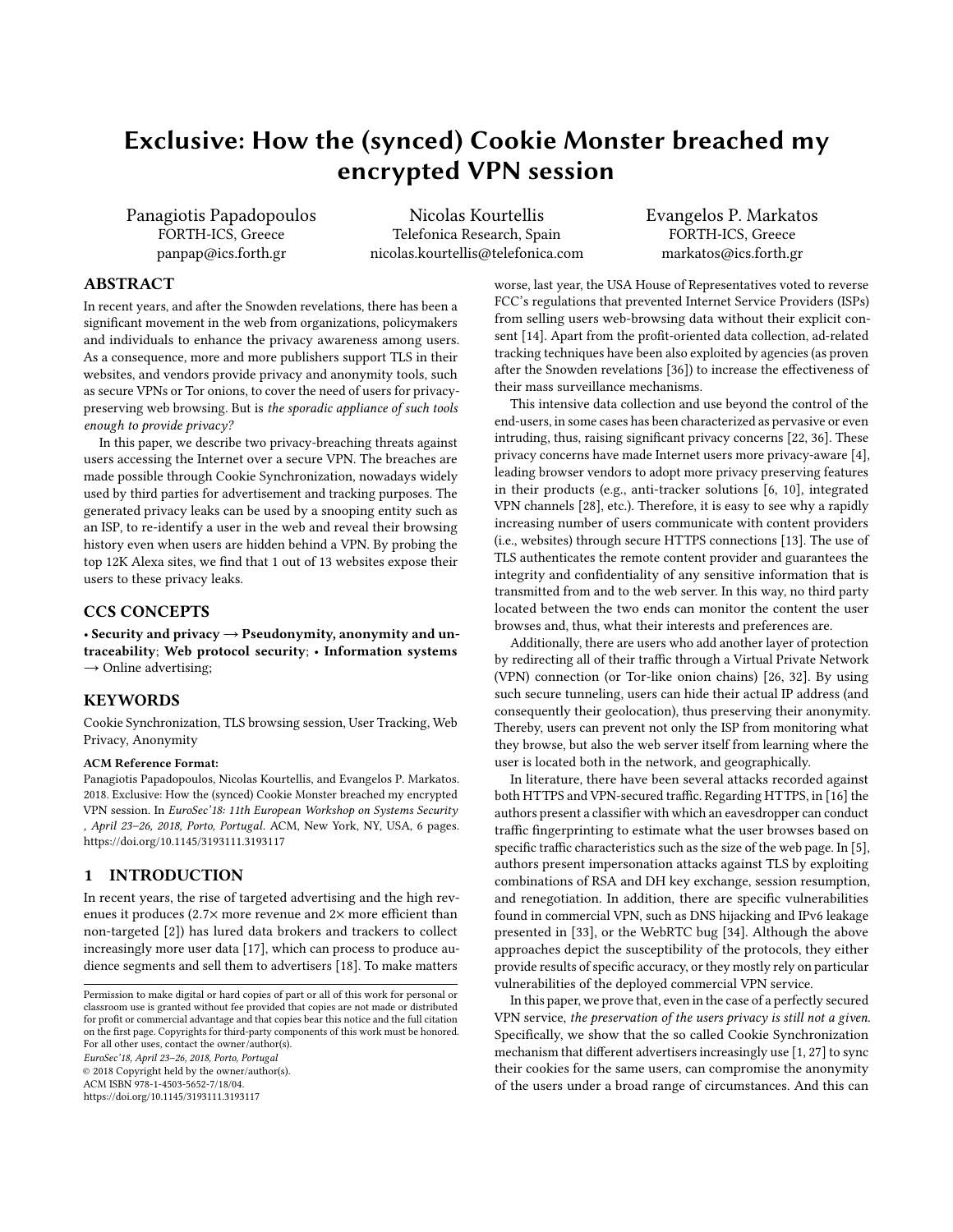happen even when these users are connected to the Internet with a secure VPN. Specifically, in Cookie Synchronization, tokens securely stored in TLS cookies, which are able to uniquely identify a user (userID), are being shared with third parties allowing them to re-identify the user across different websites, even if the user hides their real IP address. When this Cookie Synchronization procedure takes place over plain HTTP, it is not only the syncing entities that learn the userID of the user, but also a snooping entity such as an internet service provider (ISP), which can follow the user's browsing habits just by keeping track of the synced cookies.

In particular, the contributions of this paper are the following:

- We present in full detail the above attack, and show how a last mile observer can snoop parts of a user's browsing history through Cookie Synchronization.
- We build a weblog analyzer able to parse HTTP(S) requests, detect Cookie Synchronizations and check for possible browsing history and ID spilling from secure TLS sessions.
- As a proof of concept, we perform active measurements through our secure VPN, by probing the top 12K Alexa sites, and explore the feasibility and spread of these attacks in the wild. By fetching the landing pages, we collect a dataset of 440K HTTP(S) requests, and by using it as input to our analyzer, we show that 1 out of 13 of the most popular websites worldwide expose their users to these two privacy-breaching attacks.

## 1.1 Threat model

In this paper, we assume a curious monitoring entity (e.g., an ISP) which is interested in collecting user data (such as location and browsing patterns or interests), that can afterwards sell to anyone interested (i.e, data management platforms, advertisers or data brokers [\[9\]](#page-5-19)). Of course, this curious ISP does not want to jeopardize its own users-clients, therefore it infers user data only by passively monitoring the network traffic it routes. In the early years of HTTPS, which had a small portion of the Internet traffic, this passive monitoring was a trivial process. However, lately, more than half of the Internet [\[13\]](#page-5-10) uses encryption and TLS to prevent prying eyes from accessing the contents of the secure communication.

In addition to the popular use of HTTPS from many websites, there are privacy-aware users who tunnel their HTTPS web traffic through secure VPN, in order to not only preserve the privacy of the content they browse, but also preserve their anonymity. In the rest of the paper, we assume a user who utilizes a secure VPN service that is perfectly protected by known vulnerabilities such as the IPv6/WebRTC leaking and DNS hijacking.

#### 2 THE PRIVACY LEAK

In the modern web, user data matters; the more such data an online entity owns, the higher its overall marketing value. Evidently, there is an increasing growth of tracking entities [\[20\]](#page-5-20) that collect many data for the web users such as interests, behavioral data, etc. However, for all these data to make sense and be monetizable, their aggregators must have a way to combine them. That is, a common identifier must exist, that could bind together the different user profiles belonging to the same user, thus, allowing the different entities to merge their datasets [\[1\]](#page-5-17). To provide this common identifier, the technology of Cookie Synchronization came to the rescue.

<span id="page-1-0"></span>

Figure 1: High level overview of the TLS session leak. A privacy-aware user (1) visits a webpage (example.com) over TLS and VPN. (2) It sends tracking information to tracker1.com, and receives its cookie over TLS. (3,4) It takes only a HTTP-based Cookie Synchronization (among tracker1.com and tracker2.com) in order to spill user unique identifiers and visited website. Then, a snooping ISP can re-identify the user just by monitoring the synced cookies, even if their real IP address is hidden.

#### 2.1 What is Cookie Synchronization?

Cookie Synchronization, as first presented by Olejnik et al. in [\[27\]](#page-5-18), is a technique used by third-party domains to bypass the sameorigin policy [\[37\]](#page-5-21) and match the different pseudonymous user IDs they have assigned to the same user. These user IDs are stored in cookies on the user-side, and the syncing procedure takes place by piggybacking the user ID in the URL of a request from the third party  $A$  included in the visited website  $W$ , to another collaborating party B. Party A may have its own iframe embedded in website W, or just a single  $1 \times 1$  pixel image (web beacon [\[23\]](#page-5-22)), which is enough to receive a GET image request and redirect the browser to B ′ s domain with its user ID piggybacked.

Cookie Synchronization provides the potential for more effective and persistent user tracking, allowing the tracking entities (i) to reach a previously inaccessible user  $(B \text{ can drop its own cookie})$ , (ii) to synchronize their databases in the background [\[1\]](#page-5-17) using the matched user IDs, and (iii) when used in conjunction with evercookie [\[35\]](#page-5-23), to re-spawn deleted cookies and link a user's browsing histories from before and after a cookie erasure.

### 2.2 Spilling out of TLS

It is well known, that the basic principle of TLS channels is the confidentiality of the transmitted information, which guarantees the privacy and security of the communication. However, TLS does not guarantee these principles in a plug-and-play manner. There are several guidelines [\[11\]](#page-5-24) warning about the harmful practice of mixing encrypted and non-encrypted content in TLS sessions. Yet, there is still a significant portion of publishers that fail to maintain adequately the security of their TLS channels [\[29\]](#page-5-25).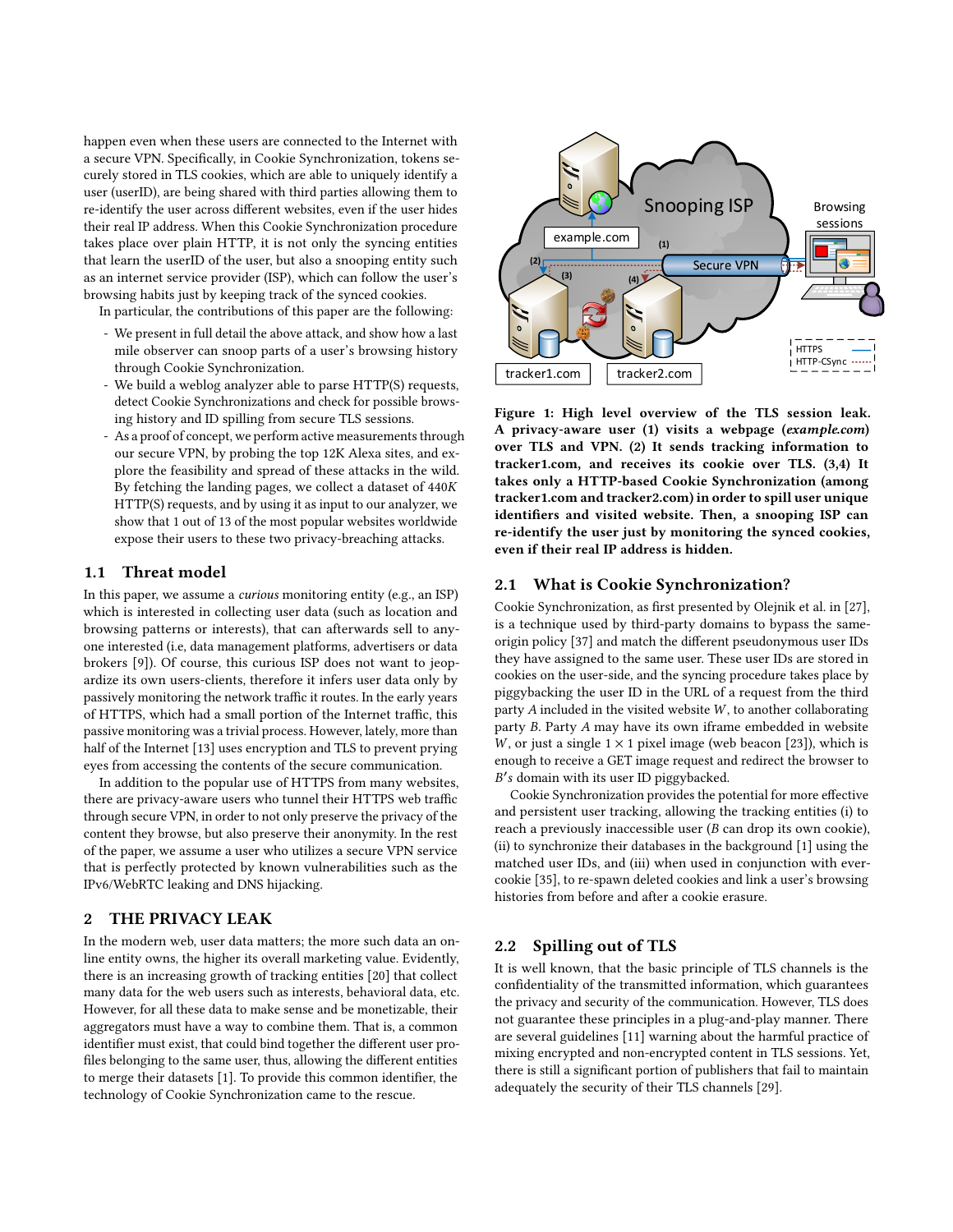In this paper, we demonstrate the massive privacy threat that HTTP-based Cookie Synchronization can impose to the user's TLS sessions. A possible scenario for this leak, as depicted in Figure [1,](#page-1-0) is the following: Let's assume a privacy-aware user, who conducts multiple browsing sessions from their PC, and uses a secure VPN to hide their true IP address. At some point, they visit https://example.com: a trustworthy reputable website, which requires a secure TLS channel establishment (Step 1). The website is ad-supported and thereby it includes ad- and analytic- related third parties that deliver effective personalized advertisements to the visitors. However, as we noted, https://example.com is a well reputable website and therefore it includes only TLS supporting third parties.

One of these third parties is https://tracker1.com. This third party securely sets a cookie with a user unique identifier (userID)  $ID =$ user123 on the user's side, in order to re-identify this user in case of a next visit to a site that this third party is similarly included (Step 2). Immediately after, it performs a Cookie Synchronization in order to share the set userID with a remote collaborating domain http://tracker2.com (Step 3). Technically, tracker1.com redirects an HTTPS request coming from the user's browser to http://tracker2.com (Step 4), while it loads the location URL with its

userID: 3xx Redirect request Headers Location: tracker2.com?syncID=user123&partner=tracker1 Referrer:{example.com}

> Response Headers Set-Cookie: {cookie\_ID=userABC}

This Redirect request allows tracker2.com to (i) learn the syncedID (i.e. the userID of tracker1.com), and (ii) respond back with a Set-Cookie, thus setting its own cookie in the user's browser (Note: Prior to Cookie Synchronization, tracker2.com was not included in any way in example.com and thus it had no reach to the user).

A careful reader may have already detect the severe privacy leaks in this scenario:

- (1) Common userID leak: The HTTP redirection exposes the TLS cookie to both the synced remote party and the snooping ISP. By allowing tracker2.com to set its own cookie on the user's browser in plaintext, the ISP is allowed to learn  $user123 == userABC$ . In this way, the ISP can re-identify the user in the web from now on, by leveraging the requests of tracker2.com. Specifically, whenever it captures HTTP requests to tracker2.com with cookie  $ID = userABC$ , it can identify who the user is, even if they use VPN or mixnets to hide their real IP address. Obviously, the more third party entities participate in the Cookie Synchronization the easier it is for the ISP to capture HTTP requests loaded with these synced cookies and, thus, re-identify the user.
- (2) Browsing history leak: There are specific directives (Section 14.36 in RFC 2616 [\[19\]](#page-5-26)) instructing web entities to either blanking or replacing with inaccurate data the referrer field of HTTP GET requests (referrer hiding), if it refers to a parent HTTPS page. This way, possible exposure of the visited website is fully prevented. Yet, there is an absence of similar directives for the case or HTTP Redirect requests as discussed by the web community. [1](#page-2-0) A consequence of this aspect, is that unstripped

<span id="page-2-0"></span><sup>1</sup>https://stackoverflow.com/questions/2158283/will-a-302-redirect-maintain-thereferer-string/5441932#5441932

referrer fields of redirections from HTTPS domains to HTTP domains harm the confidentiality of the secure session, by leaking the TLS-visited website to any monitoring body. Although, at first glance, this leak seems generic and not directly connected with Cookie Synchronization redirections, a careful reader may have observed that in our above scenario, the exposed synced userID of the Cookie Synchronization is the actual identifier that makes this referrer leak persistent. Specifically, Cookie Synchronization amplifies the traditional referrer leak by allowing the snooping ISP to bind the leaked visited website with a persistent ID, which will identify the user even after an IP address or Tor circuit change.

## 3 MEASURING ID-SPILLING IN THE WILD

To assess the feasibility of the leak we described earlier, we collected and analyzed a dataset from the most popular websites worldwide during December 2017. By using Selenium, we deployed a headless Chrome browser and crawled the landing pages of the top 12K Alexa websites, through the secure VPN of one of our institutions (FORTH). In this process, we fetch each website once, and after each probe, we erase the state of our browser. The overall volume of our dataset includes 440K HTTP(S) requests.

# 3.1 Cookie Syncing Detection Mechanism

To detect the Cookie Synchronization processes, first of all we extract all cookies set on the browser-side. Then, following techniques of previous works [\[27,](#page-5-18) [30\]](#page-5-27) in the area, we create a collection of heuristics aiming to extract all IDs shared among the entities which could possibly constitute a userID.

First, we remove all cookies without expiration date (i.e., session cookies) and extract in a list, all of their stored IDs (i.e. cookieIDs) that could uniquely identify the user. Then, we parse the dataset with the HTTP requests to detect ID-looking strings carried (i) as parameters in every HTTP request's URL, or (ii) in the referrer URL. Such detected strings are a superset of the possible and valid cookie sync IDs. Each of such detected ID-looking strings is stored in a hashtable, along with the URL's domain (receiver of the ID). Thus, in case we have already seen the same ID in the past in a different URL, we consider the two requests as a ID sharing.

To ensure that we capture, and remove, cases of different domains owned by the same provider (e.g., doubleclick and googlesyndicate), we use several external sources like DNS whois, blacklists etc. By filtering out domains of the same provider, we can discriminate between intentional ID leaking and unequivocally legitimate cases of internal ID-sharing, thus, avoiding false positives. Finally, in order to verify if the detected shared IDs constitute unique user identifying IDs, we look for each of them in our list of cookie IDs. If there is a match, we consider this HTTP request as a Cookie Synchronization request, and the loaded ID as a synced userID.

## 3.2 Data analysis

We examine our dataset by building an analyzer which implements our Cookie Synchronization detection technique. We detect 89479 HTTP/HTTPS syncing requests that appear in 3878 websites (32% of the overall crawled websites) and synchronize with 733 different third-party domains, a number of 17171 unique identifiers (UserIDs).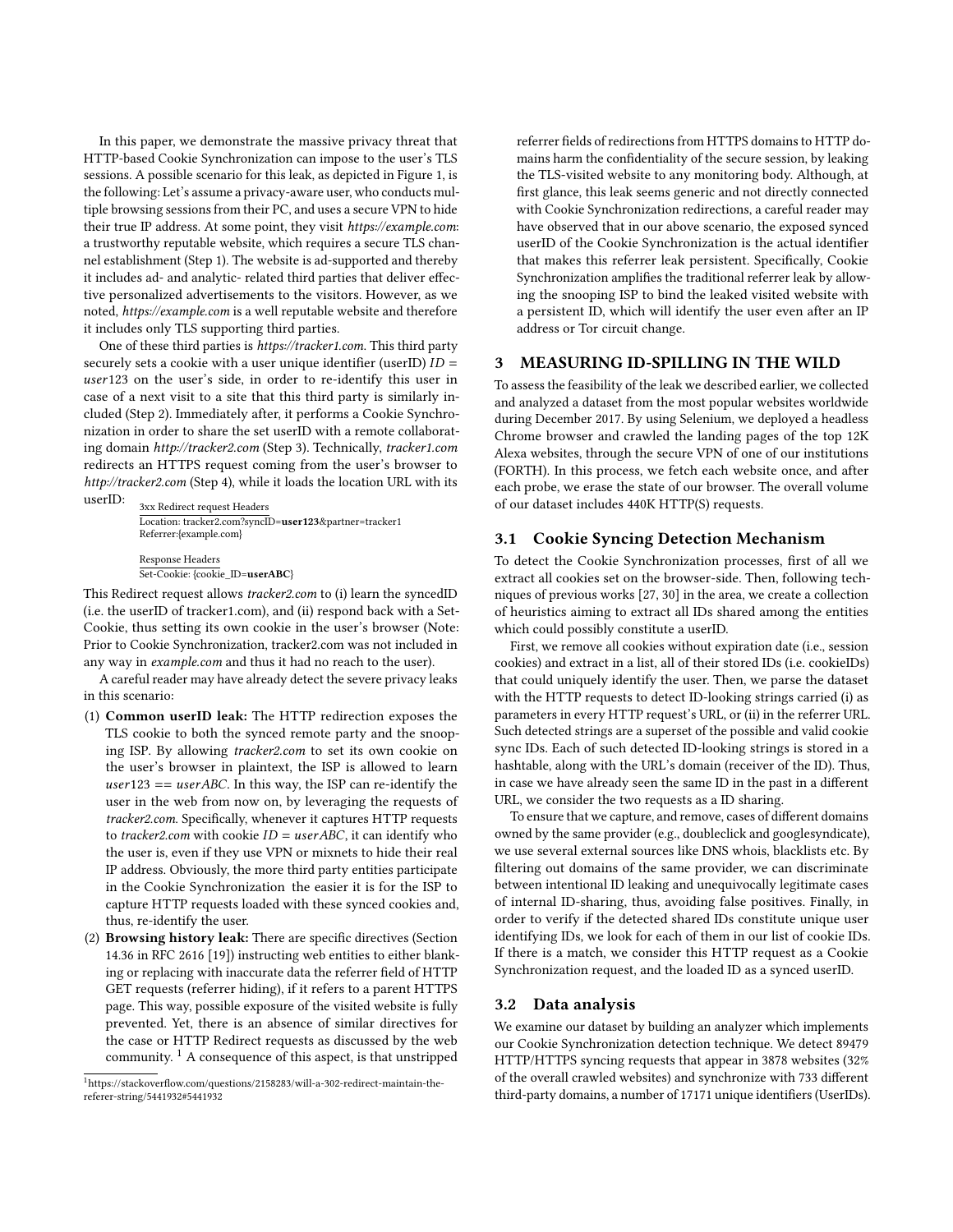<span id="page-3-0"></span>

| Type                                   | Amount          |
|----------------------------------------|-----------------|
| - Websites crawled                     | 12000           |
| - HTTP(S) requests                     | 440000          |
| - Websites with CSync                  | 3878            |
| - Total CSync redirections             | 89479           |
| - Total unique synced IDs              | 17171           |
| - Total unique 3rd party CSync domains | 773             |
| - SSL Syncing companies                | 475/733 (64.2%) |
| - non-SSL Syncing companies            | 258/733 (35.2%) |
| - TLS websites                         | 8398/12000      |
| - TLS websites with CSync              | 2317/8398       |
| - TLS CSync redirections               | 58831           |
| - Unique synced IDs in TLS websites    | 9045            |
| - Non-TLS syncings in TLS websites     | 2879            |
| - Unique UserIDs leaked                | 609/9045        |
| - Leaking TLS-protected websites       | 174/2317        |

Table 1. Summary of results

From these 733 third parties, 35.2% does not support HTTPS. Table [1](#page-3-0) summarizes our findings in this dataset.

We note the following caveats in our data collection process: First, the top Alexa list includes domains from supporting web services, such as CDNs, DDoS protection, or comment hosting services, etc. These are sites the user indirectly visits, while visiting the website they are actually interested in. Thus, it is highly unlikely that a real user in their everyday browsing behavior will visit such web services directly as 1st party websites. Second, due to the automated nature of our data collection, we had a few cases where the fetched domains denied to serve our crawler due to their antibot policy. Third, there are cases where third parties may avoid to perform ad-auctions [\[31\]](#page-5-28) and Cookie Synchronizations whenever they detect requests from a headless browser, as the ad-ecosystem is not interested in serving targeted ads to bots. Considering all the aforementioned, our findings in this dataset are a lower bound of the problem. In fact, we believe that the portion of affected websites a user may face this privacy leakage while browsing the web, can be higher than reported here.

Cookie Synchronization vs. Websites: Given that in this paper, we investigate leaks from TLS-protected websites, we extract a subset of these websites which included 8398 distinct domains. From these domains, 2317 (27.5%) have at least one Cookie Synchronization. In total, the Cookie Synchronizations we detected in these TLS-protected websites is 58831 and 9045 unique userIDs, as reported in Table [1.](#page-3-0) In Figure [2,](#page-3-1) we plot the distribution of the portion of TLS-based synchronizations per website for TLS and non-TLS websites. As we see, the vast majority (92%) of the Cookie Synchronizations of TLS supported websites happen over TLS. However, we see a quite respectable 7.6% of synchronizations initiated over plain HTTP, risking the confidentiality of the entire browsing session.

In Table [2,](#page-3-2) we present a real example of the leaking cases we detected. In this example, our crawler visited over TLS the page https://enfemenino.com. In this website, 2 Cookie Synchronizations are performed, where https://taboola.com advertiser shares with http://tapad.com and http://rlcdn.com the ID it assigned to the user.

<span id="page-3-1"></span>

Figure 2: Distribution of the portion of TLS-based synchronizations per website for both TLS and non-TLS websites. As we see, the median non-TLS website has around 27% of its Cookie Synchronizations over TLS. On the other hand, most of the TLS-protected websites have 92% of their included synchronizations over TLS.

This way, the two tracking entities sync their set-cookies with the one of https://taboola.com. However, by doing that over plain HTTP, the visited website gets leaked through the referrer field to the monitoring ISP. In addition, this ISP from now on can skip the anonymity provided by the VPN and re-identify the user in the web just by monitoring the redirections and the HTTP cookies of http://tapad.com and http://rlcdn.com, even if the user's IP address is frequently changed.

TLS browsing session leak: To examine further the TLS websites that use non-TLS synchronizations, we plot the distribution of the plain-HTTP synchronizations per TLS website. As we see in Figure [3,](#page-4-0) some of these websites include synchronizations of userIDs over plain HTTP with up to 100 different third parties. In fact, 1 in 13 TLS-supported websites perform Cookie Synchronization via plain HTTP. This means that a snooping ISP has 100 times more chances to find, in the future, a HTTP request to one of these synced third parties and re-identify the user.

<span id="page-3-2"></span>

| Role              | Domain                                                                                                         |
|-------------------|----------------------------------------------------------------------------------------------------------------|
| - Visited website | https://enfemenino.com                                                                                         |
| - Cookie setter   | https://taboola.com                                                                                            |
| - SetCookie       | ade87e60-5336-4dd9-9a2a-763e85516f6d-tuct150ff6a                                                               |
| - Cookie syncer   | http://idsync.rlcdn.com/382399.gif?partner_uid=ade87e60-5336-4dd9-<br>9a2a-763e85516f6d-tuct150ff6a&redirect=1 |
|                   | referrer: enfemenino.com                                                                                       |
|                   | Get-cookie: {V2wkBRjV8XjspGYsUgWqL4jEl4=}                                                                      |
| - Cookie syncer   | http://pixel.tapad.com/idsync/ex/receive?partner id=2227&partner user id=                                      |
|                   | ade87e60-5336-4dd9-9a2a-763e85516f6d-tuct150ff6a                                                               |
|                   | referrer: enfemenino.com                                                                                       |
|                   | Get-cookie: {c57b29d1-f8e2-11e7-ac1b-0242ac110005}                                                             |

Table 2. Example of leak in our dataset. Our crawler visited over TLS the https://enfemenino.com. Two Cookie Synchronizations appear, where https://taboola.com advertiser shares with tapad.com and rlcdn.com the ID it assigned to the user. By doing that over plain HTTP the visited website is leaked through the referrer field to the monitoring ISP.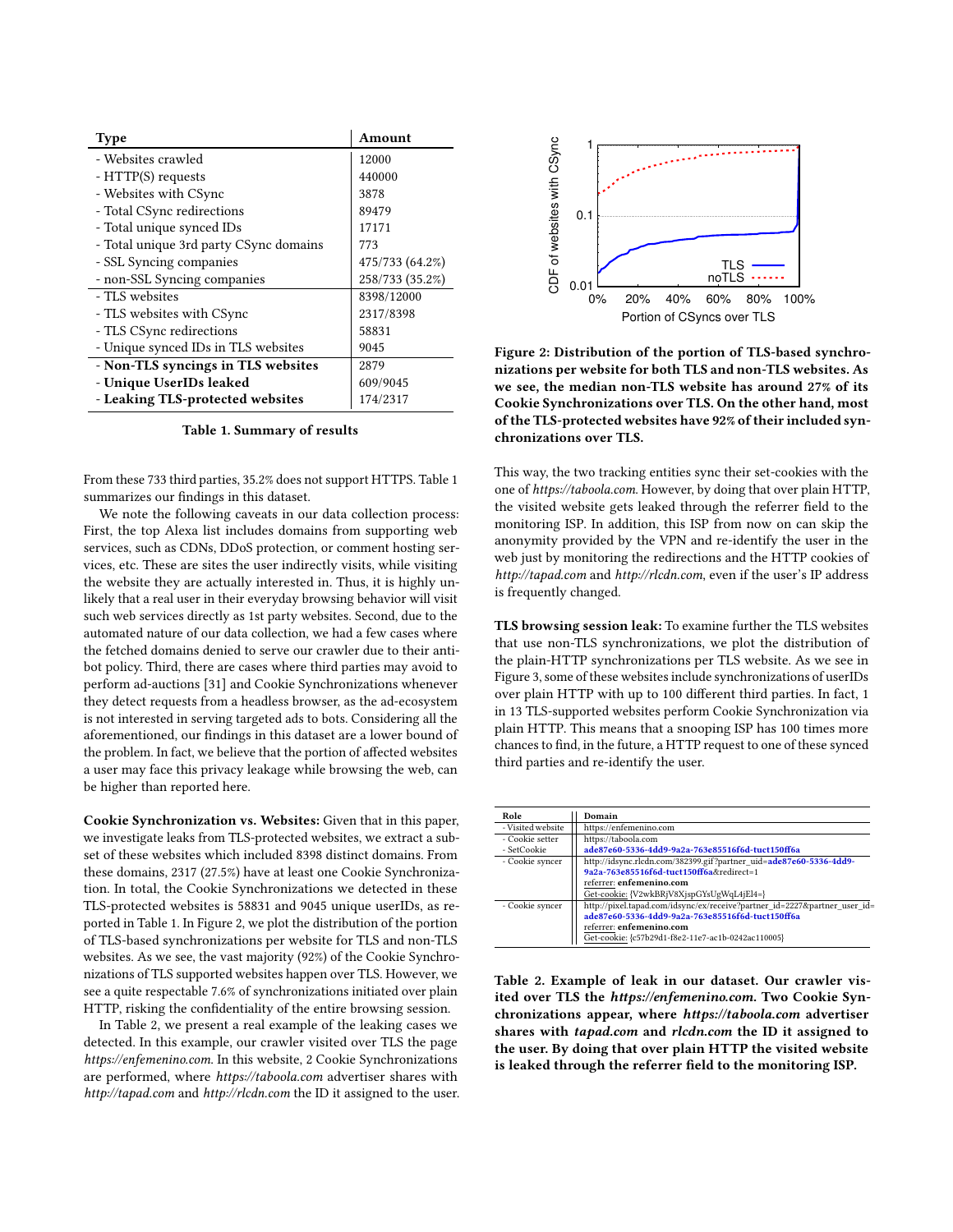<span id="page-4-0"></span>

Figure 3: Distribution of non-Figure 4: Distribution of the TLS synchronizations per TLS website. Few websites per leaked userID. There is a (1 in 13) include quite a lot 10% of IDs that gets synced (up to 100!) of plain-HTTP CSync redirections.

synchronizations with more than 17 third parties.

Next, we examine the referrer fields of the syncing redirections from TLS websites, and check if the domain in the referrer field matches with the visited Alexa website. This check enables us to filter-out cases where the Cookie Synchronization was triggered by an embedded iframe of the website. In this case, the referrer field links to the iframe's domain.

We find 174 cases of websites, where referrer fields from HTTP Cookie Synchronizations leak the visited webpage along with full URL parameters. Besides that, through the same synchronizations, 610 unique userID were exposed to a monitoring ISP. Using this user information, the ISP can re-identify the user in the web and through the referrer-leaked webpages it can reconstruct the browsing history of the user. In Figure [4](#page-4-0) we plot the distribution of the leaking synchronizations for each of these 610 userIDs. As we see, the median userID gets leaked by synchronizations with 2 different third parties. However, there is a 10% of user IDs that gets synced, and thus leaked, with more than 17 different third parties.

## 4 RELATED WORK

There are several studies presenting attacks against contemporary web privacy and security enhancing tools. Gonzalez et al. in [\[16\]](#page-5-13) exploit the Server Name Indication (SN) extension of the TLS protocol to extract the domain the user visits, and then they built a classifier with which an eavesdropper can fingerprint the web traffic of a user to estimate the exact web pages they visit. To achieve that, they leverage specific traffic characteristics such as the transmitted volume of downloaded bytes. The accuracy of their method is particularly affected by the visited webpage's dynamic content and caching. Perta et al. in [\[33\]](#page-5-15) conduct a study to investigate the privacy-related vulnerabilities of commercial VPN services. Their findings include vulnerabilities such as DNS hijacking and IPv6 leakage, through which the user's real IP address is leaked from the secure VPN, thus hindering their anonymity.

In our paper, we presented how a snooping ISP can exploit the Cookie Synchronization technique of the advertisers to track its customers. One of the first academic works that discussed the Cookie Synchronization mechanism is the paper of Olejnik et al. [\[27\]](#page-5-18), which studies programmatic auctions from a privacy perspective, and presents Cookie Synchronization (that they call Cookie Matching) as an integral part of communication between the participating

entities. In our study, we adopt their detection mechanism to detect Cookie Synchronizations.

Additionally, Acar et al. in [\[1\]](#page-5-17) conduct a Cookie Synchronization privacy analysis by studying a small dataset of 3000 crawled sites. The authors study Cookie Synchronization in conjunction with respawning cookies and how, together, they affect the reconstruction of the user's browsing history by the trackers. They highlight the inadequacy of current anti-tracking policies. Specifically, enabling Do Not Track in their crawling browser only reduced the domains involved in synchronization by 2.9% and the number of synced IDs by 2.6%. In a recent census [\[12\]](#page-5-29), authors measure Cookie Synchronization and its adoption in a set of 100K crawled sites, before highlighting the need of further investigation given its increased privacy implications. Their results show that 157 of top 200 (78%) third parties synchronize cookies with at least one other party.

Papadopoulos et al. in [\[30\]](#page-5-27), used Cookie Synchronization as a metric to measure the privacy cost that personalized advertising imposes to the users. They analyzed a large dataset of mobile users and their results show that users receive a significant amount of Cookie Synchronization (3.4 synchronizations per ad-impression). Furthermore, a handful of third parties can learn up to 10% of the total unique userIDs of the median user across an entire year.

#### 5 CONCLUSION

In recent years, the adoption of TLS has surpassed 50% of the websites worldwide. In addition, several browsing vendors provide more sophisticated anonymity preserving tools like Tor onions and VPN tunneling for privacy aware users. Yet, in this paper, we prove that these users are still far from being completely protected against eavesdropping entities and ISPs.

Specifically, we show that the tracking-related mechanism of Cookie Synchronization, can break the secure TLS session and (i) spill user unique identifiers (userIDs) along with (ii) the full URL that the user has visited over TLS. This way, a snooping ISP can reidentify the user in the web, even if they use VPN or Tor circuits, as well as reconstruct their browsing history. To assess the feasibility of this threat in the real world, we crawled the top 12K Alexa websites and after extracting the performed Cookie Synchronizations, we found that 1 out of 13 TLS-protected websites expose the privacy of their users.

Countermeasures:Nowadays, a lot of users deploy ad-blockers [\[25\]](#page-5-30) to remove the annoying or resource consuming [\[30\]](#page-5-27) ads. Indeed, adblockers can eliminate the privacy leak we present here by killing all third party domains. However, they would also kill the funding model of contemporary web, making content providers block ad-blocking visitors [\[21\]](#page-5-31). In addition, according to Englehardt et al. [\[12\]](#page-5-29), less than half of the third parties (46%) in top websites use HTTPS, thus, impeding the overall adoption of HTTPS and generating lots of cases of mixed content in TLS supporting websites.

In effect, the most important countermeasure against this leak is to increase the adoption of HTTPS (in both web and mobile apps [\[29\]](#page-5-25)), as major Non-Profit Organizations and Internet stakeholders promote [\[15\]](#page-5-32). This way, every single connection the user establishes with the remote servers to fetch a component in a mashup, will be secured. Of course, supporting HTTPS does not come cheaply. Despite of its huge advantages, one may argue that